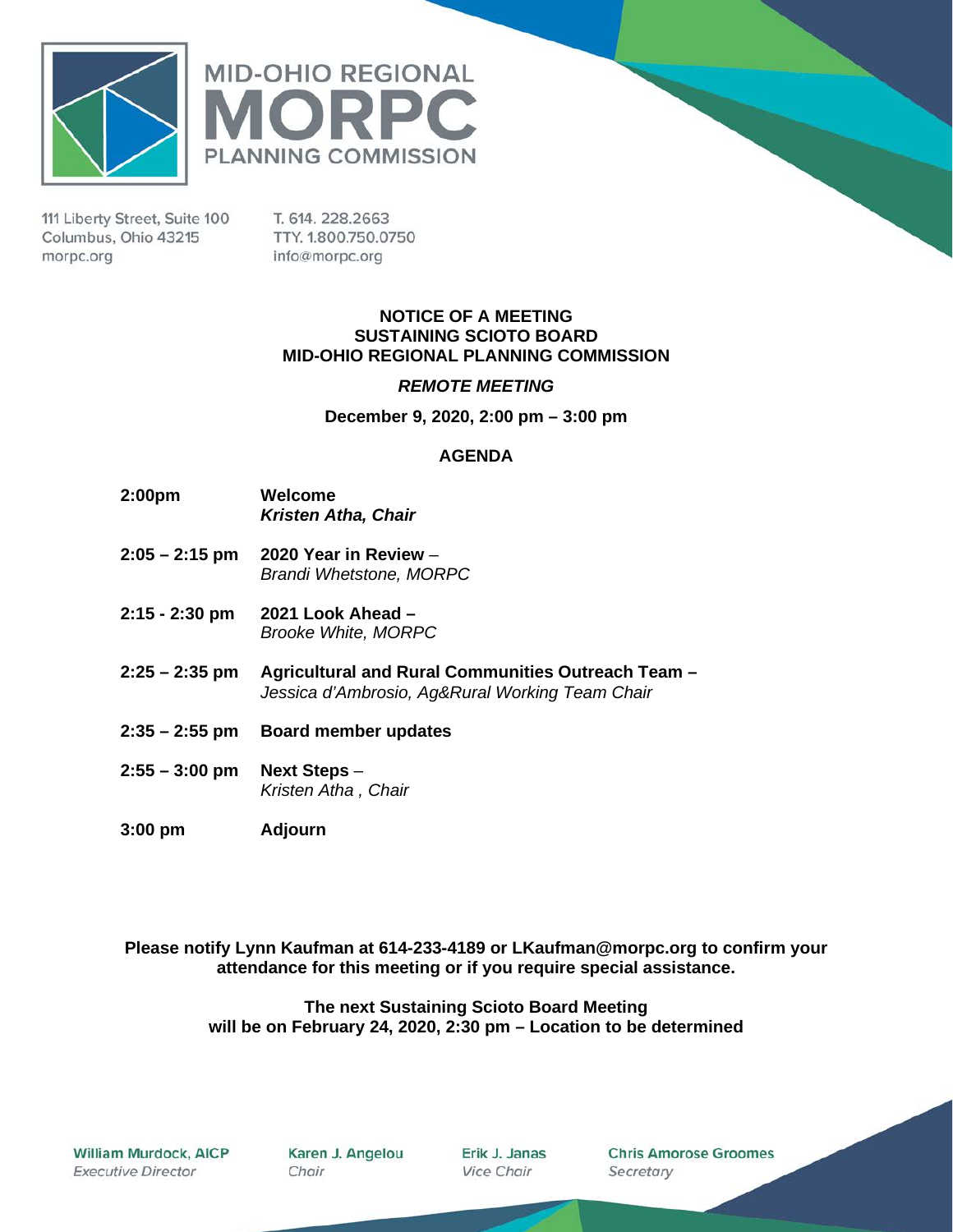## **SUSTAINING SCIOTO BOARD MEETING**

December 9, 2020



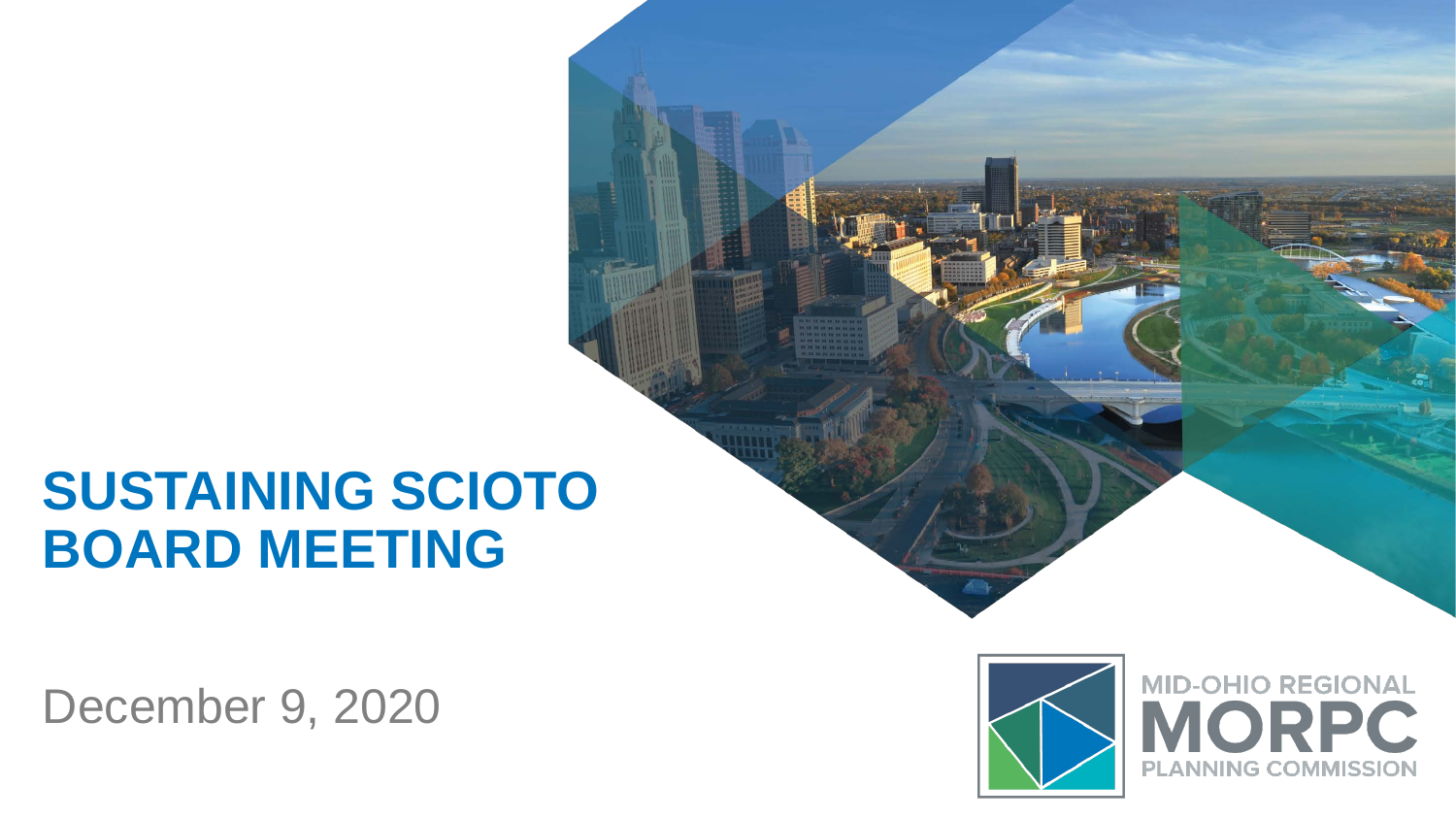

# **2020 Year in Review**

## **Brandi Whetstone,**

**MORPC**

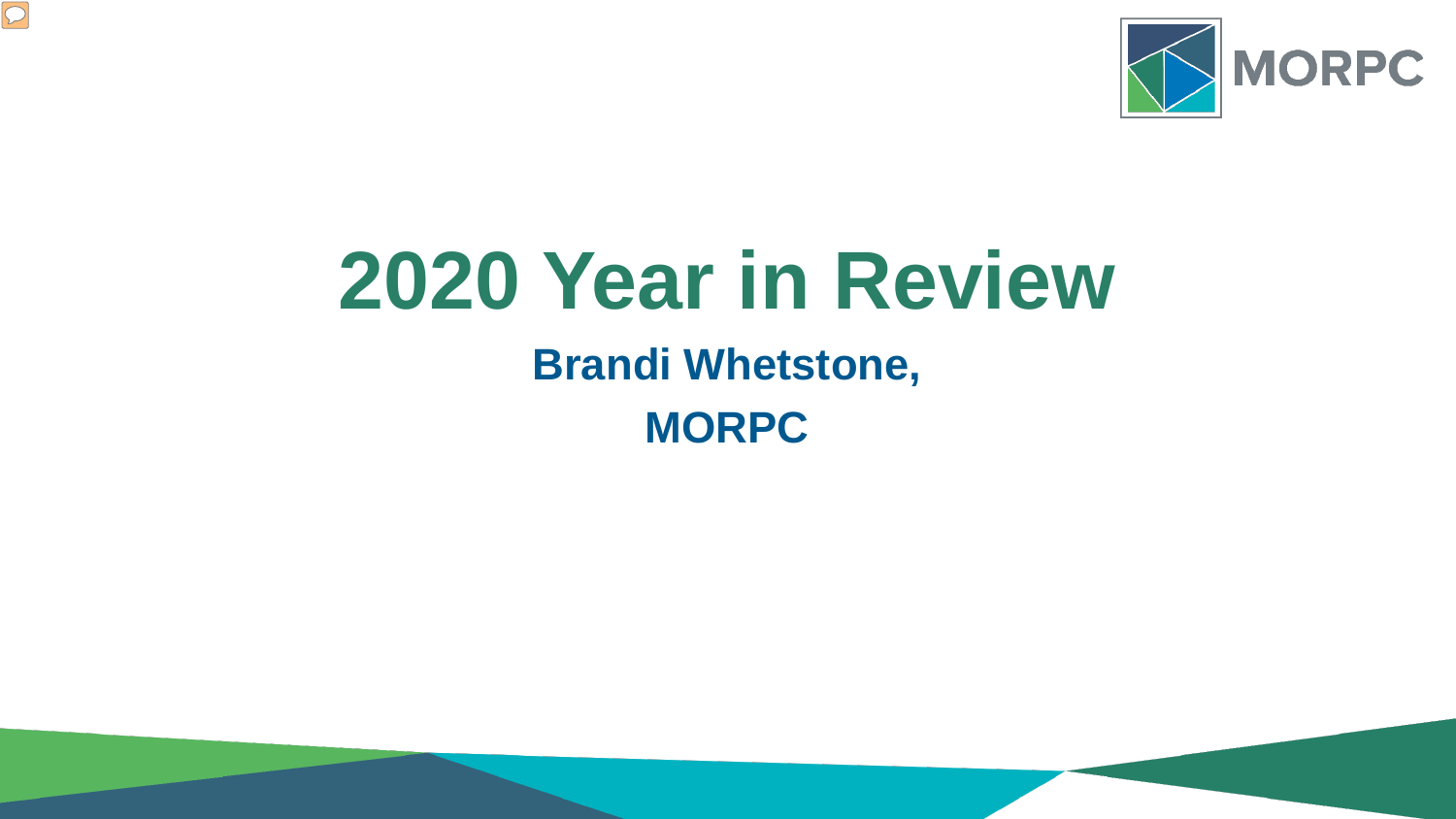

### **SUSTAINING SCIOTO IMPLEMENTATION PLAN**

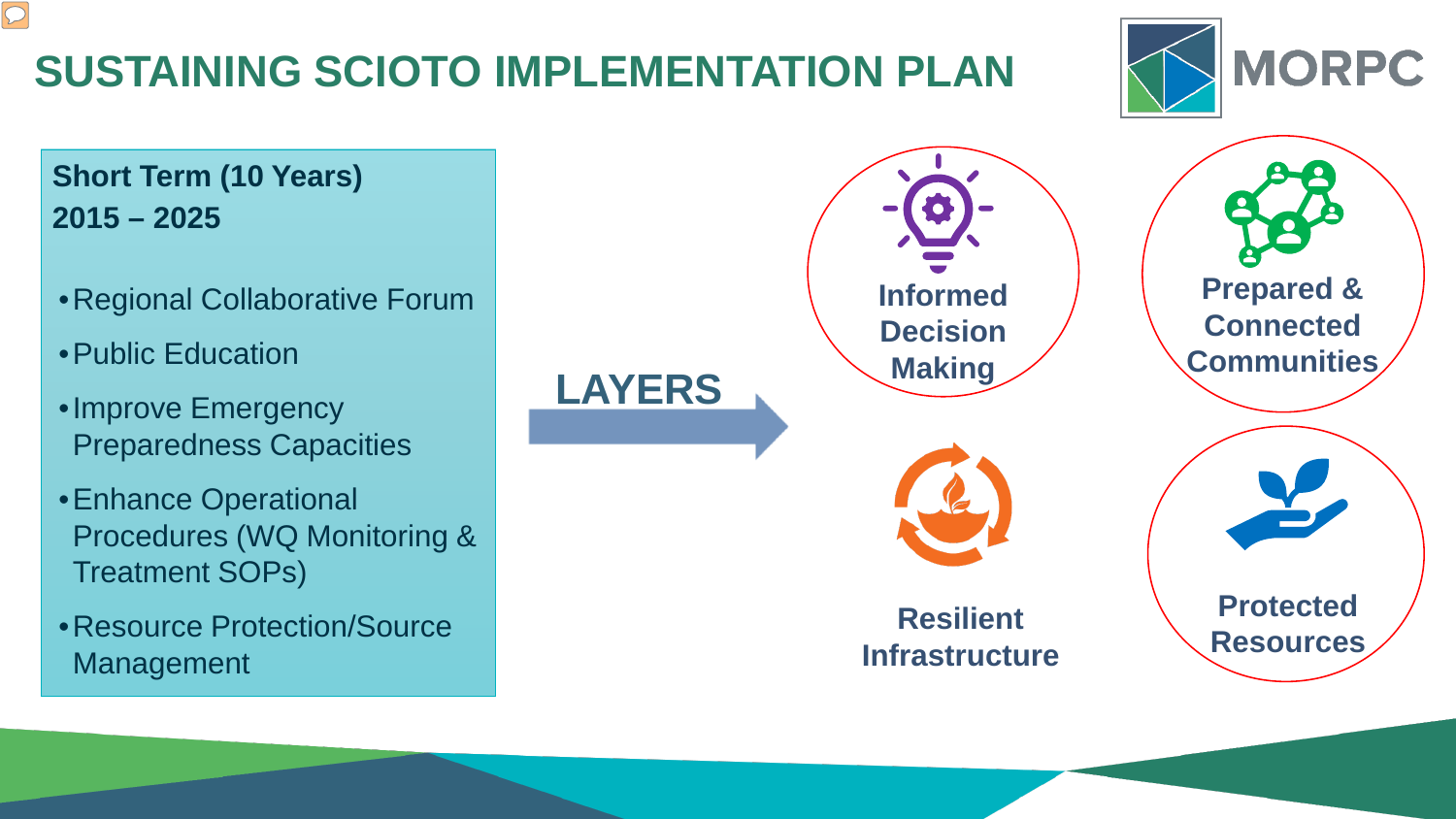### **2020 PRIORITIES**

**Informed Decision Making**

- **Strategy 1** Establish Leadership structure & sustainable program funding
- **Strategy 2**  Create and update climate data tools and projections to support planning and implementation initiatives
- Develop and implement a comprehensive Water Quality **Strategy 3** Monitoring Program

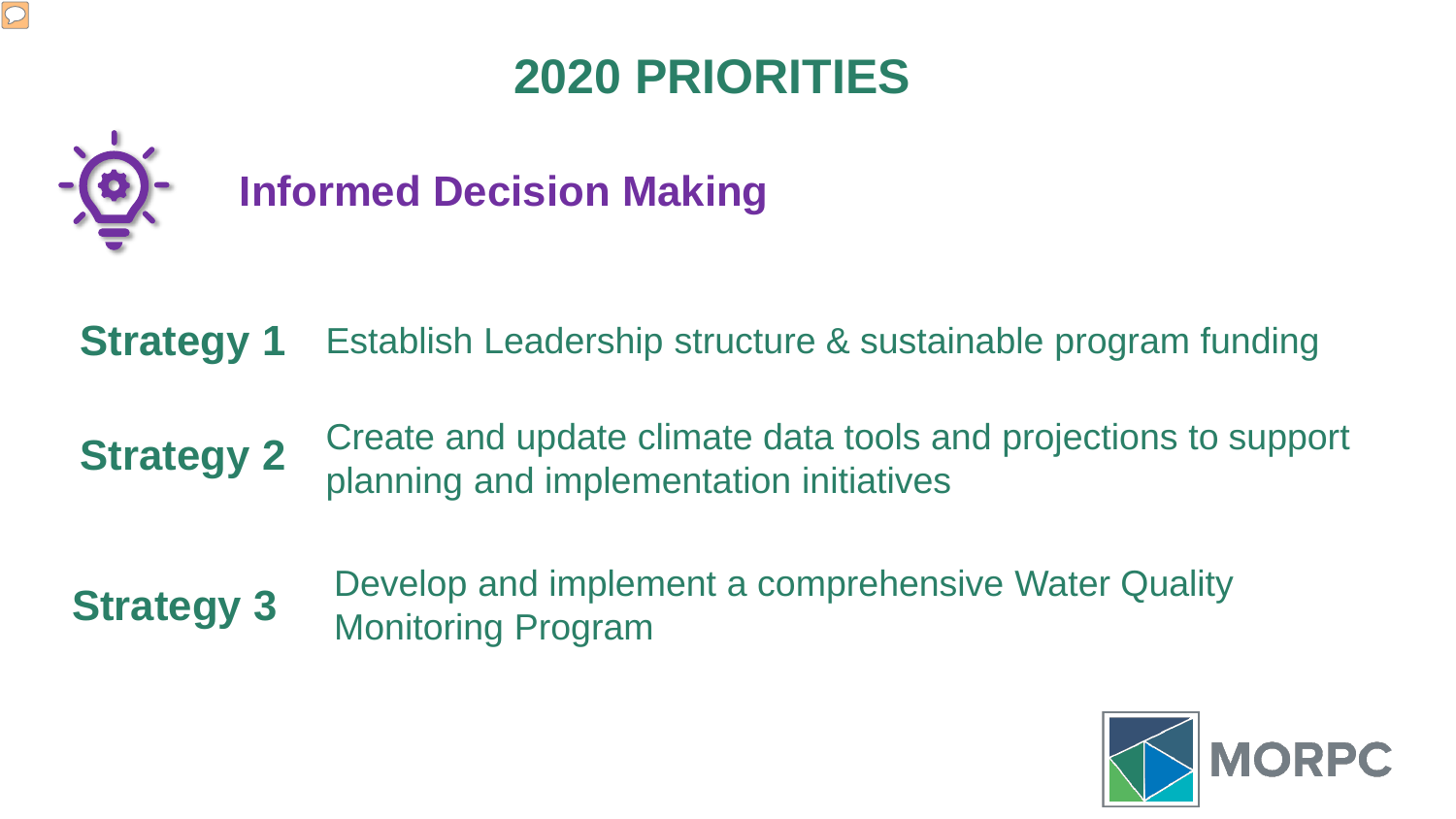### **2020 PRIORITIES**



**Strategy 1** Establish Public Outreach Team

**Strategy 2**  Develop Outreach Framework



 $\boxed{\bigcirc}$ 

Develop a cooperative program with agricultural community to **Strategy 1 Bevelop a cooperance progress** 

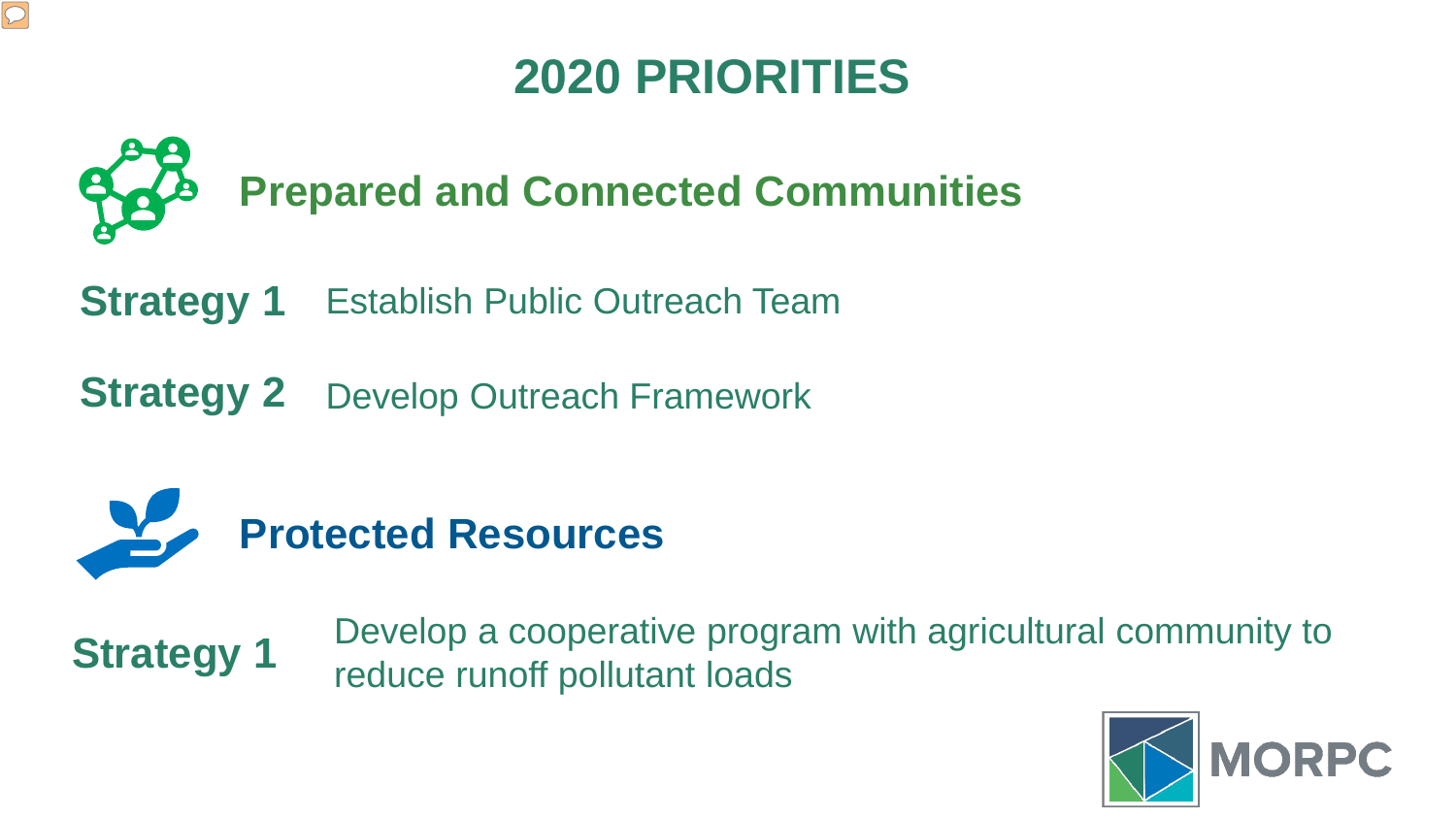



| Organization                                  | <b>Topic</b>                                   |
|-----------------------------------------------|------------------------------------------------|
| <b>University of Heidelberg</b>               | <b>Water Quality Monitoring and Research</b>   |
| <b>Ohio EPA</b>                               | <b>Upper Scioto Water Quality Overview</b>     |
| <b>Byrd Polar and Climate Research Center</b> | <b>Climate, Agriculture, and Water Quality</b> |
| <b>US EPA</b>                                 | <b>Watershed Monitoring and Cooperative</b>    |
|                                               |                                                |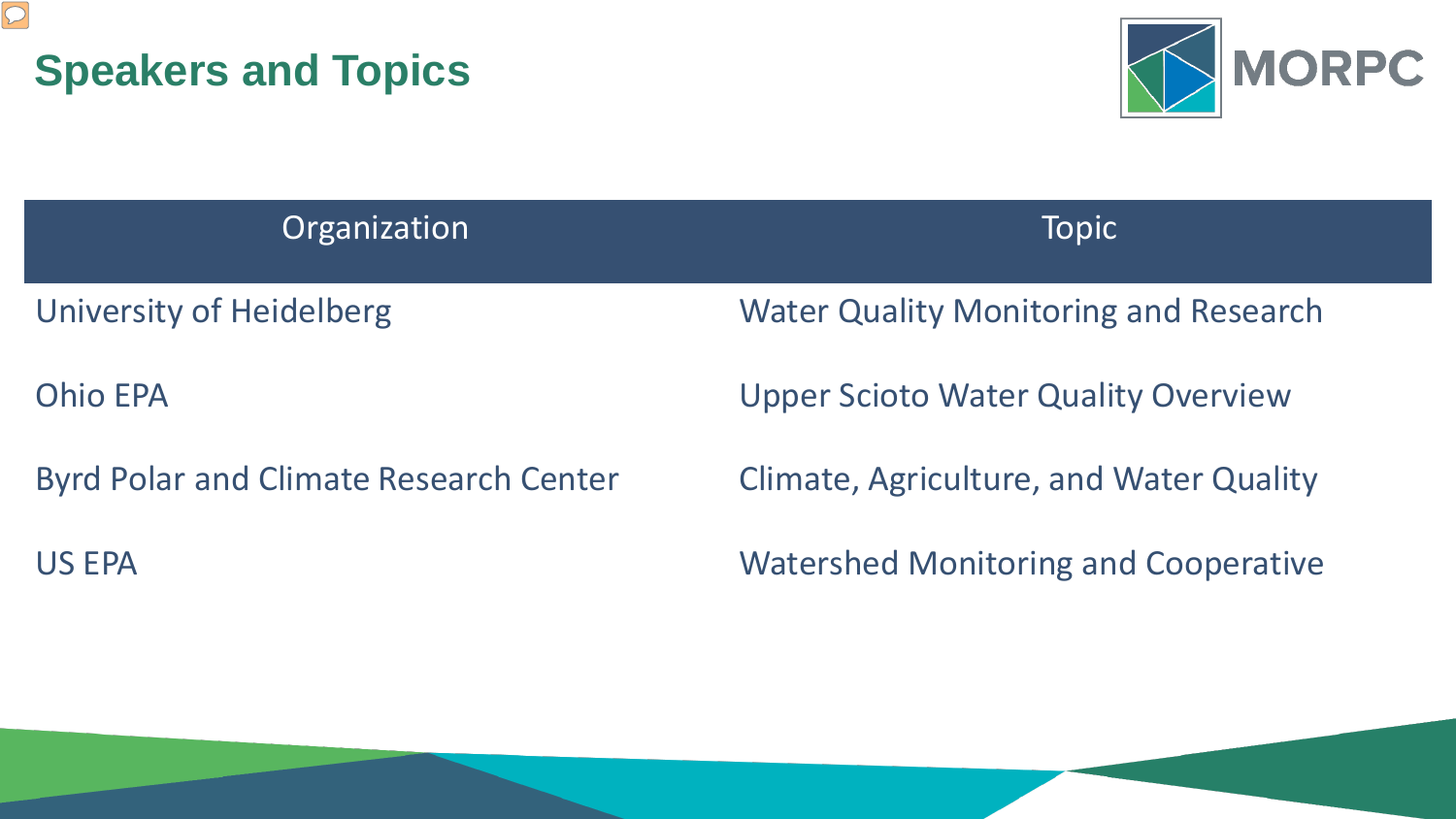

## **2021 Look Ahead**

### **Brooke White, MORPC**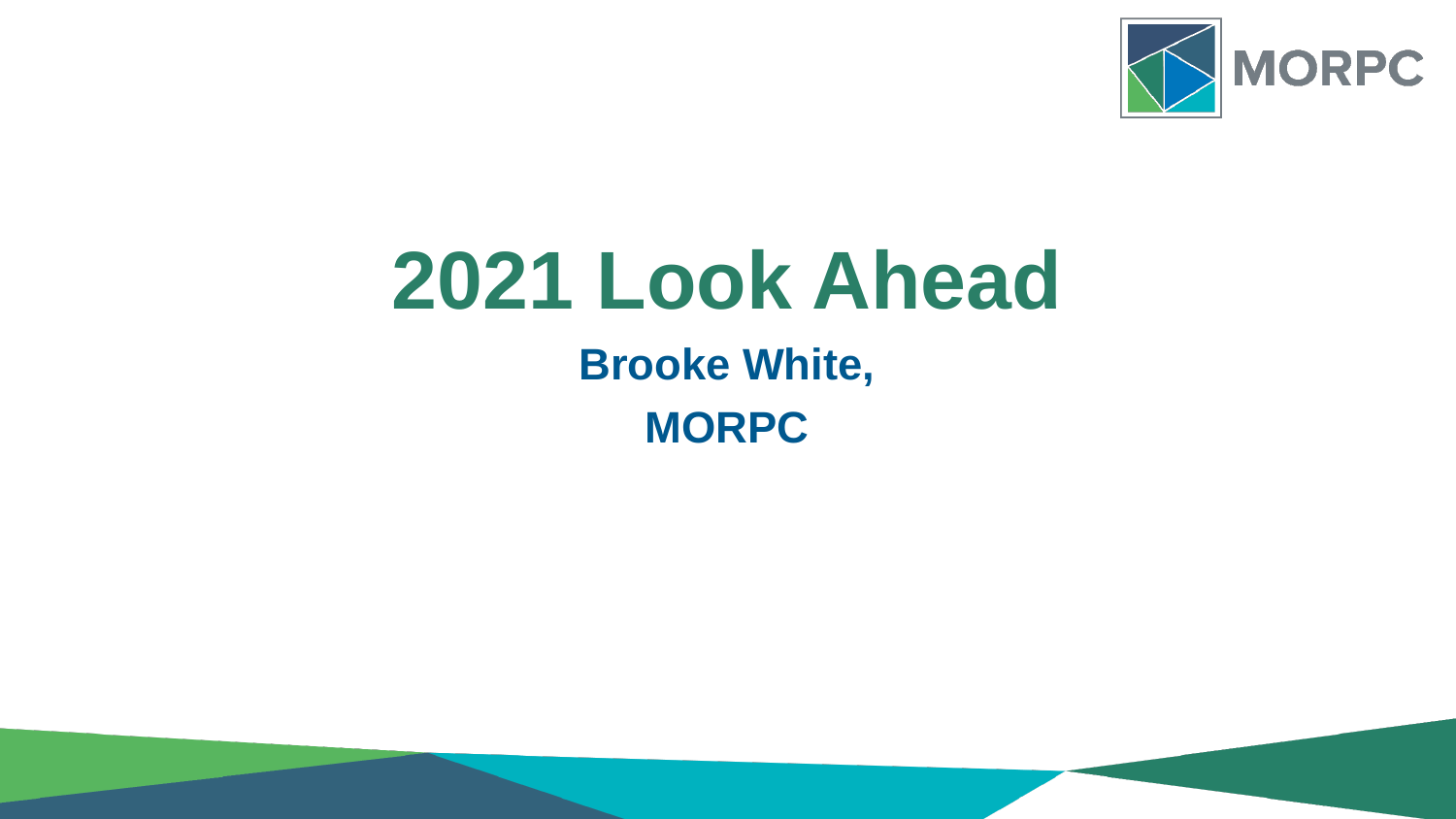

# **Water Quality Monitoring**

• **No OWDA funding**

- **Look for other opportunities**
- **Potential NSF grant funding**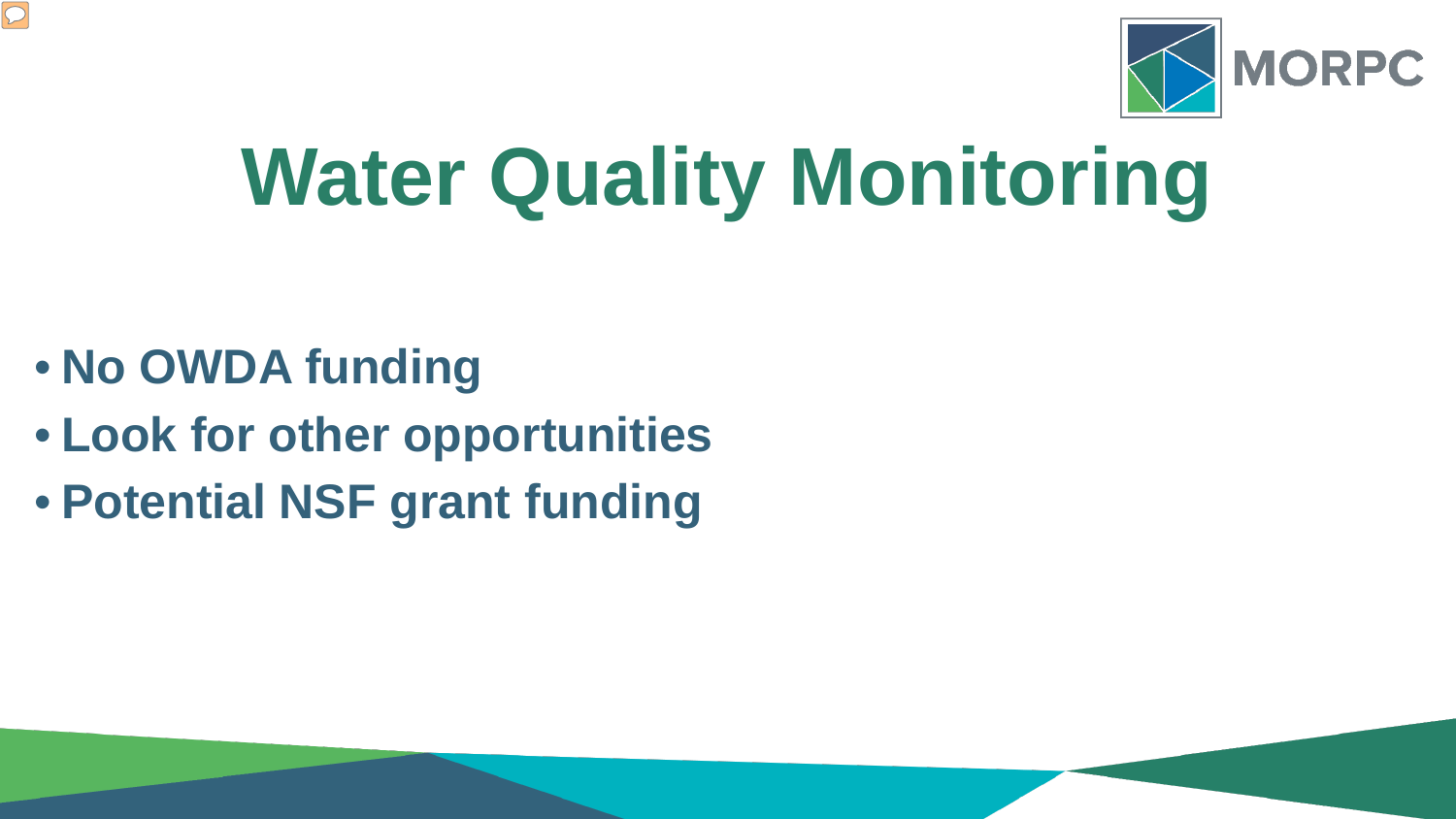

# **Regional Climate Data and Tools**

- **Exploring concepts:**
- **Data to support infrastructure planning**

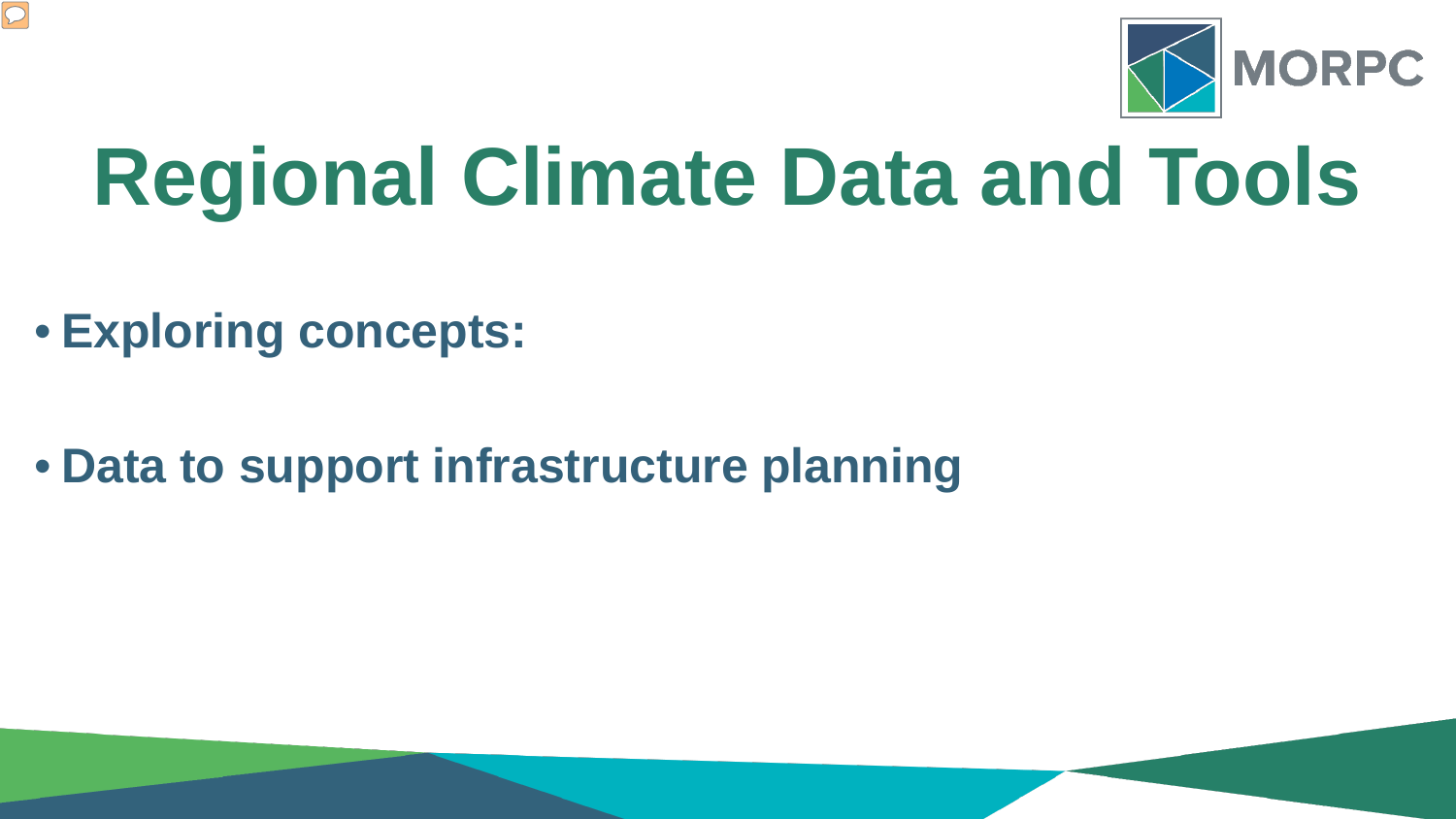

# **Subcommittees**

### • **Agricultural and Rural Communities Outreach Team**

• **Communications Team**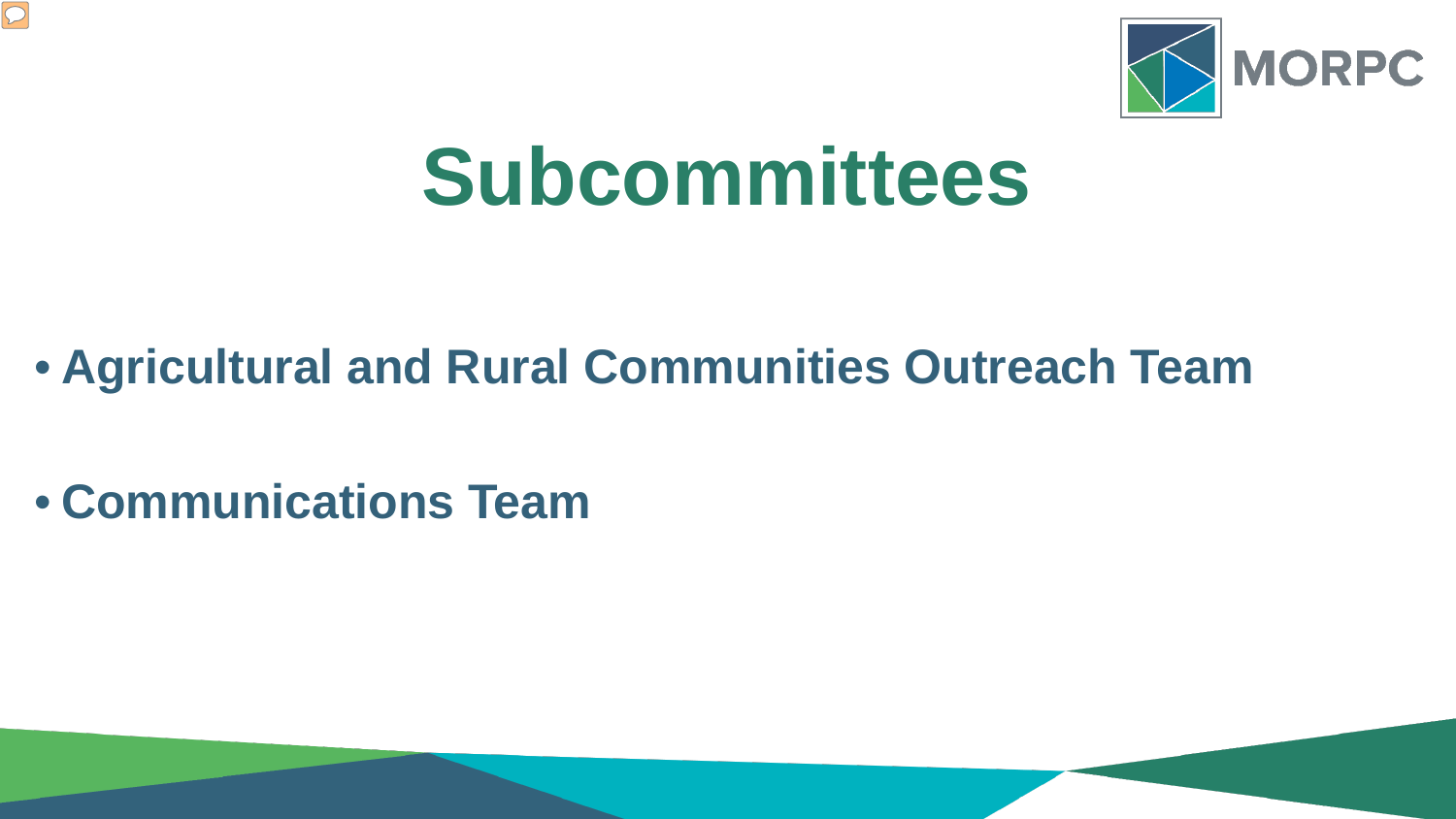

# **Topics and Presenters**

• **Climate Data and Tools**

 $\boxed{\bigcirc}$ 

• **Climate Change Communication**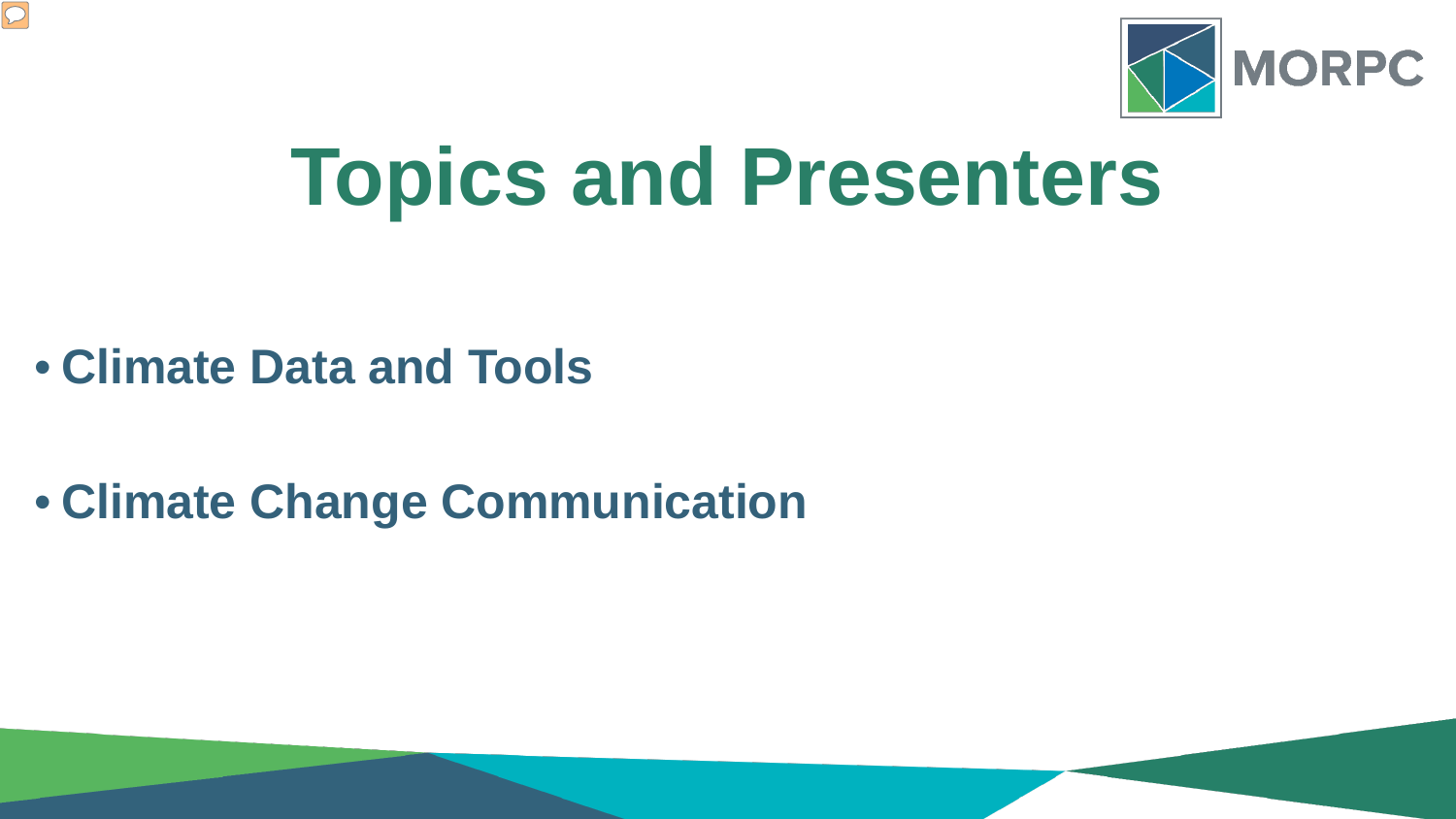

## **Agricultural and Rural Outreach Working Team Jessica D'Ambrosio, Chair**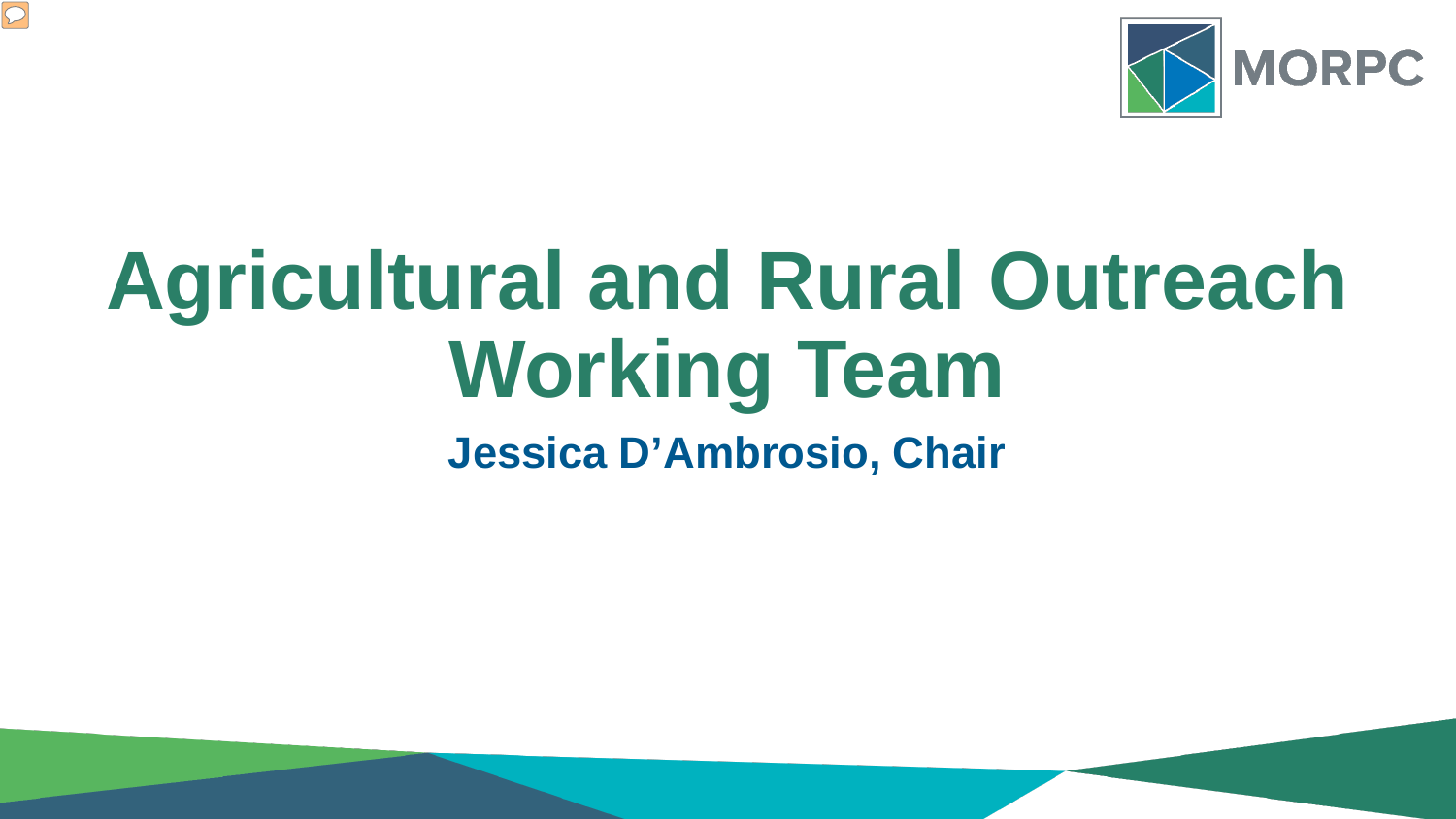### **Agricultural& Rural Communities Outreach Team**



- The Ag and Rural Communities Outreach Team's maiden meeting was successfully held on Nov. 19<sup>th</sup>.
- Short Term Planning Activities:
	- Modelling/Monitoring Developing a baseline of information from in the watershed through continuous and discreet sampling activities.
	- Outreach Information gathering focused on outreach activities in the watershed, the partners involved, any gaps identified and the development of new outreach programs.
	- Social Science Study Overview of farmers in the watershed, characteristics including their motivations in the watershed.